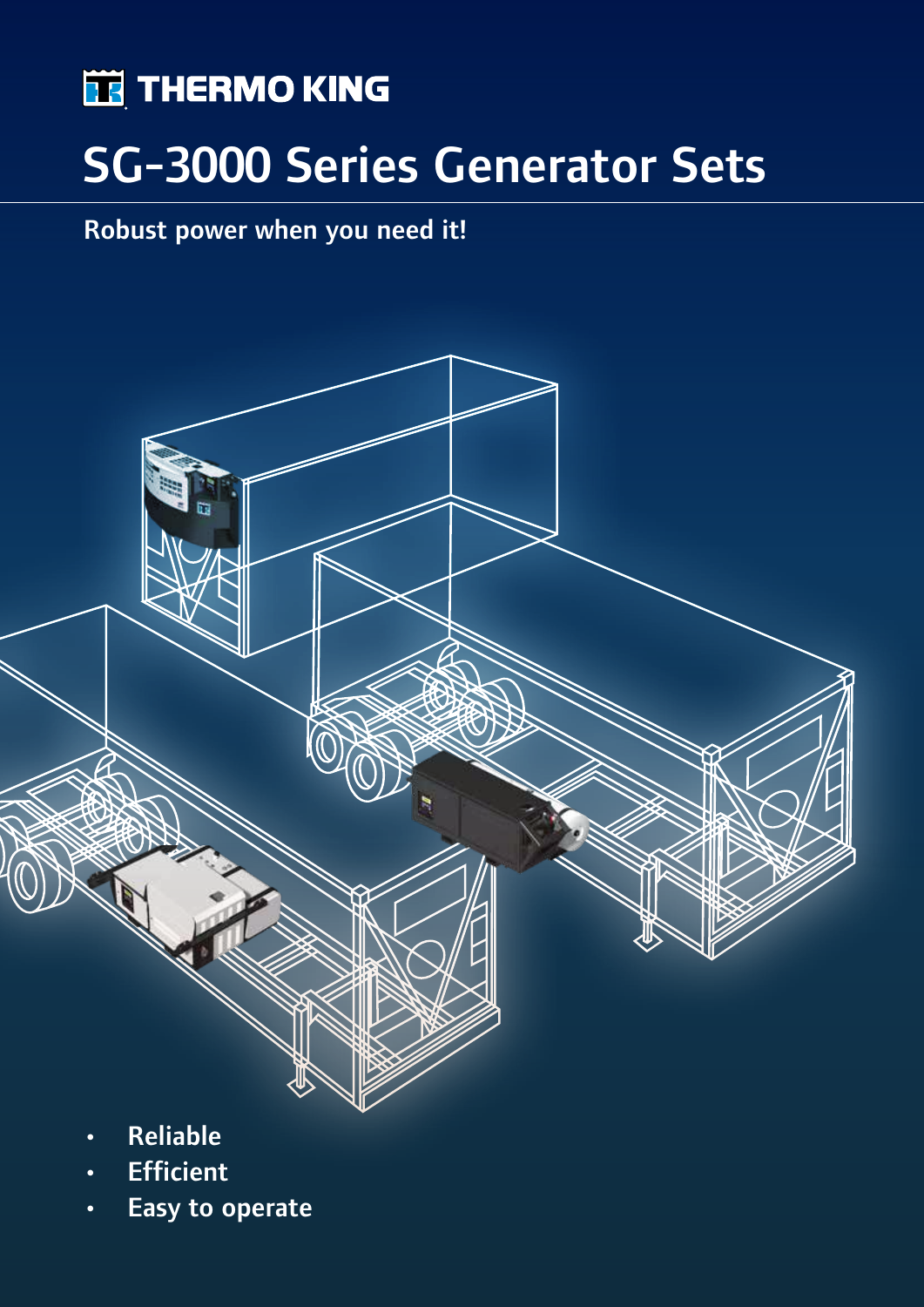For years, Thermo King has been leading the challenge of making more robust, reliable and smart generator sets available to customers worldwide. The SG-3000 series is the result of years of experience in the most demanding operations.

**Efficiency:** Exceptional fuel efficiency and extended maintenance periods keep lifecycle costs extremely low. **Reliability:** Our deep industry experience and rigorous testing combine to produce the highest levels of reliability under the toughest conditions. **Ease of use:** Our latest SG+ controller has the smarts to fine-tune unit operation while providing critical information via a clear and user-friendly display.

Now you are assured of having the power you need, when you need it.

●者。 self mel

65 DEN 100 DEN 105

**CIE CIE** 

 $\langle \hat{B} \rangle$ 

E

TO THE UNIT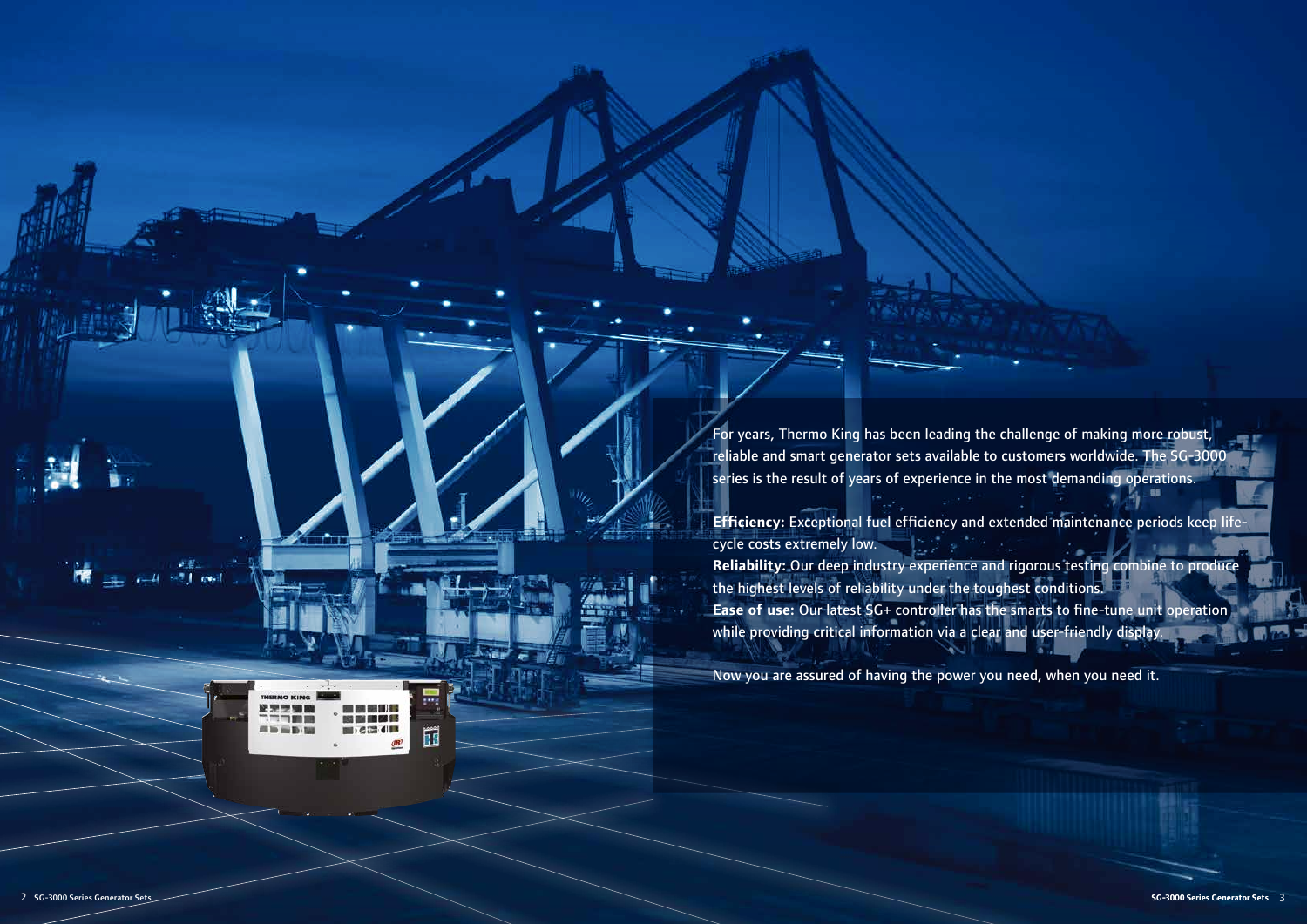# SG-3000 Generator SG+: Genset Controller

#### **Efficiency: EcoPowerTM**

Enhanced operation mode allows highly efficient engine management for dramatic fuel savings, through extremely accurate, load-independent voltage regulation.

#### **Reliability**

The result of years of experience on the ground and thoughtfully tested components supported by advanced diagnostic and auto restart features.

# TK STANDARD **THE STANDARD COMPETITOR** TK WITH FUEL CONSUMPTION (L/H) 0% 20% 40% 60% 80%

#### **Ease of use**

User-friendly interface featuring a dual language, high resolution controller interface ensuring that the unit is operated properly.

#### **Convenience**

Extremely low fuel consumption and extended maintenance periods result consistently in lower life-cycle costs.

#### **Flexibility**

Specifically designed for reefer applications, available in 3 models for Clip-On, Centre-Mount or Side-Mount.

| <b>FEATURES</b>                                                                                                                                                | <b>BENEFITS</b>                                                                            |
|----------------------------------------------------------------------------------------------------------------------------------------------------------------|--------------------------------------------------------------------------------------------|
|                                                                                                                                                                |                                                                                            |
| Advanced engine technology featuring an innovative high pressure injection<br>pump                                                                             | A quarantee of a long term investment                                                      |
| Patented cyclonic media air cleaner and ThermoKing patented spin-on, self-<br>evacuating fuel filter                                                           | Improved filtering capacity for a longer engine<br>life and extended maintenance intervals |
| Steel frame with extensive 6 step cleaning finished in powder-coated stainless<br>steel and zinc dichromate and e-coated copper tube and aluminum fin radiator | Provides extended corrosion resistance in harsh<br>environments                            |
| High efficiency generator featuring robust design and stable voltage control                                                                                   | Greater efficiency, reliability                                                            |
| SG+ microprocessor controller with user friendly full text menus and messages<br>and advanced diagnostics                                                      | Ease of use and service                                                                    |
| Extended maintenance intervals (EMI 3000) allowing 3,000 hours between<br>services                                                                             | Improved up time                                                                           |

A 4-line, clear display allows fullmessage text for clear and immediate understanding of the unit status, settings and alarm messages.

#### **Improved engine management**

Ability to operate genset at variable speeds for reduced fuel consumption and emissions.

#### **User-friendly interface**

A 4-line, clear display allows full-message text for clear and immediate understanding of the unit status, settings and alarm messages. Eliminates the need for acronyms and code tables.

#### **Dual language support**

The extended memory and advanced menu system supports multiple languages. This not only applies to the alarms, but to the entire menu navigation process.

#### **Advanced diagnostics**

Simplified pre-trip components test function and advanced self-checking diagnostic capabilities, including manual function tests and assures trouble-free operation.

#### **Auto restart feature**

Allows automatic re-start minimising cargo losses and providing maximum protection for the shipment.

#### **Automatic preheating of engine and delayed voltage output**

Extends the life of the unit by ensuring proper operation prior to the full load being applied and prevents engine/alternator damage from cold-starting full reefer loads.

### **Enhanced connectivity**

Simple interface to 3rd party telematics solutions enables connectivity and access to a range of telematics offerings.



 $SG+$ 

## User-friendly **interface**

FUEL CONSUMPTION WITH ECOPOWER™

The EcoPower™ option delivers significant life-cycle cost savings by reducing fuel consumption up to 30%.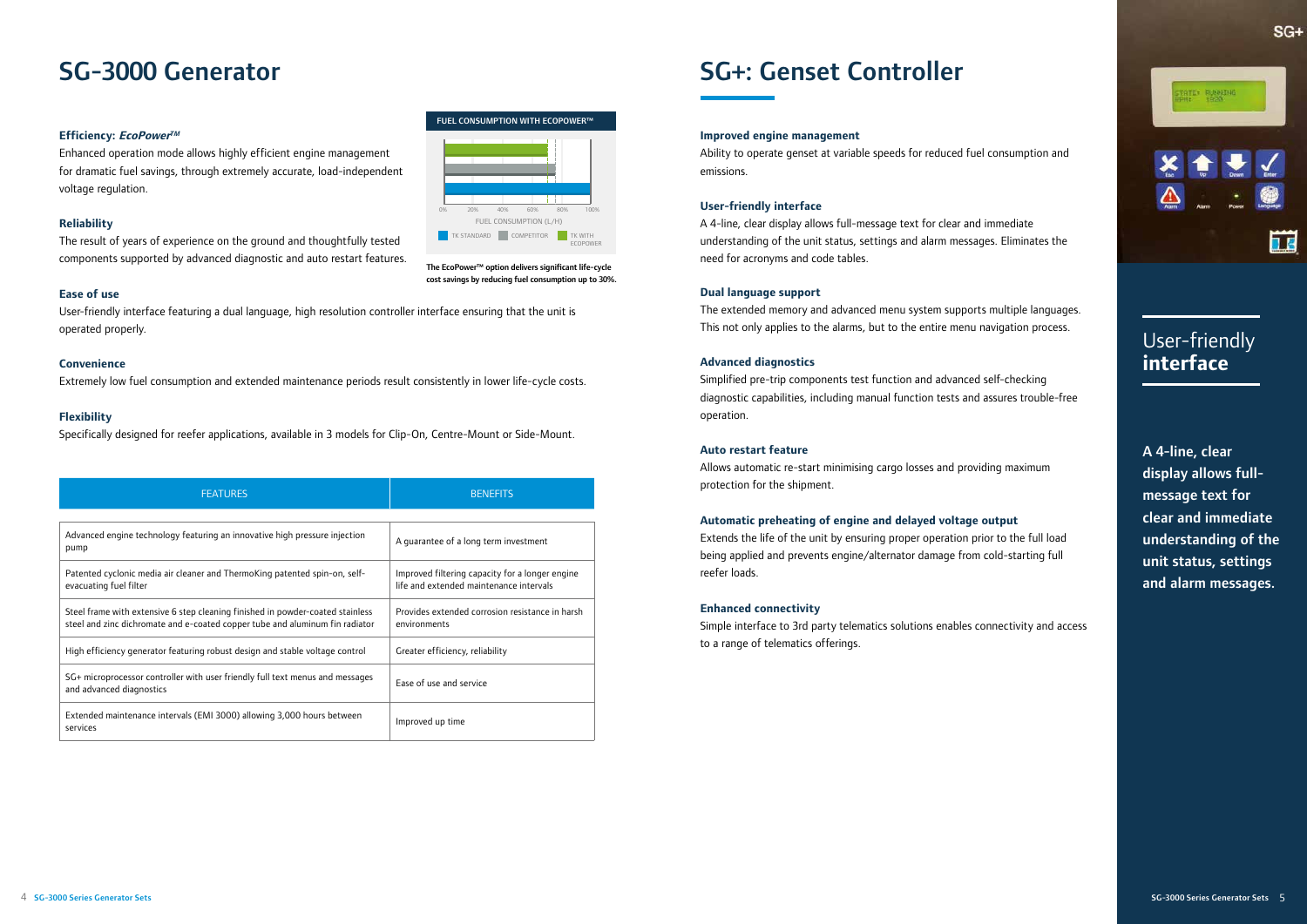### The importance of always using Thermo King Spare Parts

Genuine Thermo King replacement parts are proven time after time to beat the competition in side-by-side testing. Engineered to provide optimal performance and maximum life, Thermo King service parts protect your investment and provide you peace of mind and confidence on the road. Insist on Genuine Thermo King parts, every time!



**SGCO-3000**



### **SGCM-3000**



# SG-3000: Product range

# **Specifications**

### Clip it on, plug it in. SGCO-3000

Streamlined dimensions and serviceability are key features of the aerodynamic clip-on genset. This fully self-contained unit mounts to the container's corner castings with quick-disconnect fasteners or optional header pin mounting. It's a power plant that can go anywhere the container goes and is ideal for railcar and double stacking.

### Side-Mount Configuration SGSM-3000

This model is designed for applications requiring under mounting on the side of a container chassis rather than in the centre.

## Centre-Mount Configuration SGCM-3000

The Centre-Mount model mounts under the centre of the container chassis between the I-beams to allow for maximum road clearance and even weight distribution. Built-in quick disconnect mounting hardware allows it to be easily mounted and removed.

### SG-3000 SERIES GENERATOR SET

| Engine                                 | TK Diesel engine, mechanical direct injection,<br>naturally aspirated with closed crankcase<br>ventilation |
|----------------------------------------|------------------------------------------------------------------------------------------------------------|
| Fuel Type                              | No.2 Diesel (under normal conditions)<br>No.1 Diesel (cold weather fuel)                                   |
| Rotational speed                       | 1890+/-10 RPM<br>$1560 + 10 - 0$ RPM                                                                       |
| Generator                              | 460/230 Vac, 3 Phase, 60Hz                                                                                 |
| <b>Output Power</b>                    | 15 kW                                                                                                      |
| <b>Apparent Power</b>                  | 18.75 kVA                                                                                                  |
| Rotational speed in<br>Ecopower option | 1800 RPM                                                                                                   |
| <b>Electrical System</b>               | SG+ microprocessor controller                                                                              |
| Battery                                | 12V, 925 CCA at -18°C (0°F)                                                                                |
| <b>Fuel Tank</b>                       | Included in all models                                                                                     |
| Clip-On<br>Centre-mount<br>Side-mount  | 473 litres<br>302 litres or 198 litres<br>283 litres Round steel tank                                      |

#### **Weight:**

678 kg - Total Weight, including Genset, oil, coolant, dry fuel tank and battery.

#### **Weight:**

818 kg - Total Weight, including Genset, oil, coolant, dry fuel tank and battery. Genset to be provided with decal indicating gross weight inclusive of fuel.

#### **Weight:**

671 kg – Total Weight, including Genset, oil, coolant, dry fuel tank and battery. Genset to be provided with decal indicating gross weight inclusive of fuel.

Specifications are subject to change